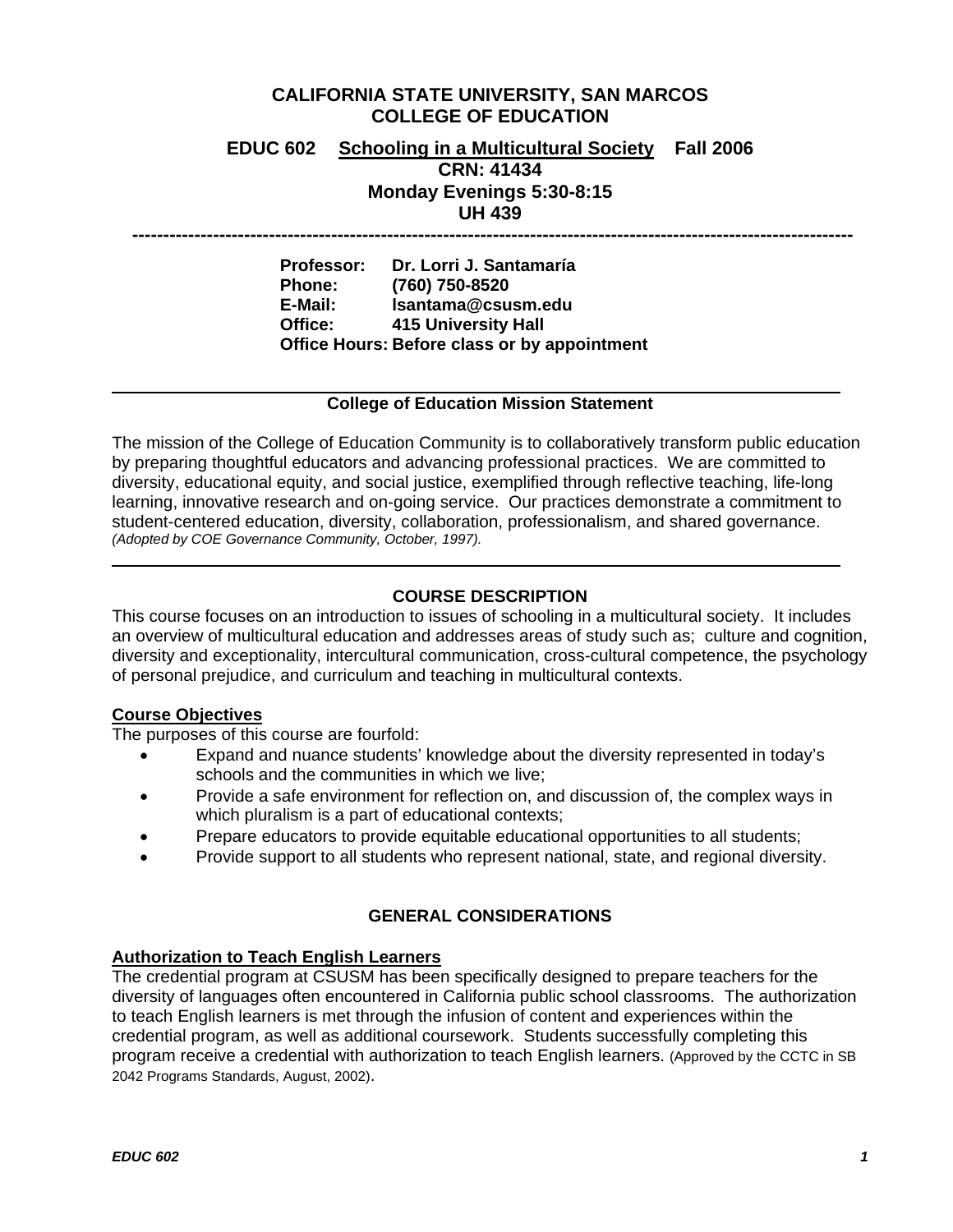### **Ability**

Every student has the right to equitable educational consideration and appropriate accommodation. Students having differing ability (mobility, sight, hearing, documented learning challenges, first language/English as a second language) are requested to contact the professor at the earliest opportunity. Every effort will be made to accommodate special needs. Students are reminded of the availability of Disabled Student Services, the Writing Center, technology assistance in the computer labs, and other student support services available as part of reasonable accommodation for special needs students.

Students are approved for services through the Disabled Student Services Office (DSS). This office is located in Craven Hall 5205, and can be contacted by phone at (760) 750-4905 or TTY (760) 750-4909. Students authorized by DSS to receive reasonable accommodations should meet with their instructor during office hours or, in order to ensure confidentiality, in a more private setting.

### **College of Education Attendance Policy**

Due to the dynamic and interactive nature of courses in the College of Education, all students are expected to attend all classes and participate actively. At a minimum, students must attend more than 80% of class time, or s/he **may not receive a passing grade** for the course at the discretion of the instructor. Individual instructors may adopt more stringent attendance requirements. Should the student have extenuating circumstances, s/he should contact the instructor as soon as possible. (*Adopted by the COE Governance Community, December, 1997*).

Please note, attendance for half of a class session is recorded as half credit.

### **What this means for our class**

You are expected to attend all class sessions and participate actively in discussions and activities. In order to do so, you are expected to complete all required readings by the assigned date. *Missing more than one class session will result in the reduction of your grade.* Being consistently late and/or leaving class early can also lower your grade. These measures should not be considered punitive, as students are expected to establish appropriate personal, academic, and career-ladder priorities. Therefore, these measures should be viewed as taking appropriate individual responsibility for one's own learning in a democratic, collaborative and reciprocal-learning environment.

### **COURSE REQUIREMENTS**

This course is structured as a graduate-level seminar. The success of a seminar is dependent upon each and every participant being prepared. My role will be to "facilitate" and to intervene as necessary to prompt a topic. I do not intend to lecture each week, or to be the focus of the class. You will work to develop your **knowledge base** through the readings, discussions and presentations.

### **Required Texts**

Nieto, S. (2003). *What Keeps Teachers Going?* New York, NY: Teachers College Press.

- Pang, V. (2001). *Multicultural Education*: *A Caring-Centered, Reflective Approach*, New York, NY: McGraw-Hill Higher Education. 2<sup>nd</sup> Edition
- Wink, J. (2000). *Critical Pedagogy: Notes From the Real World*. New York, NY: Addision-Wesley Longman. Third Edition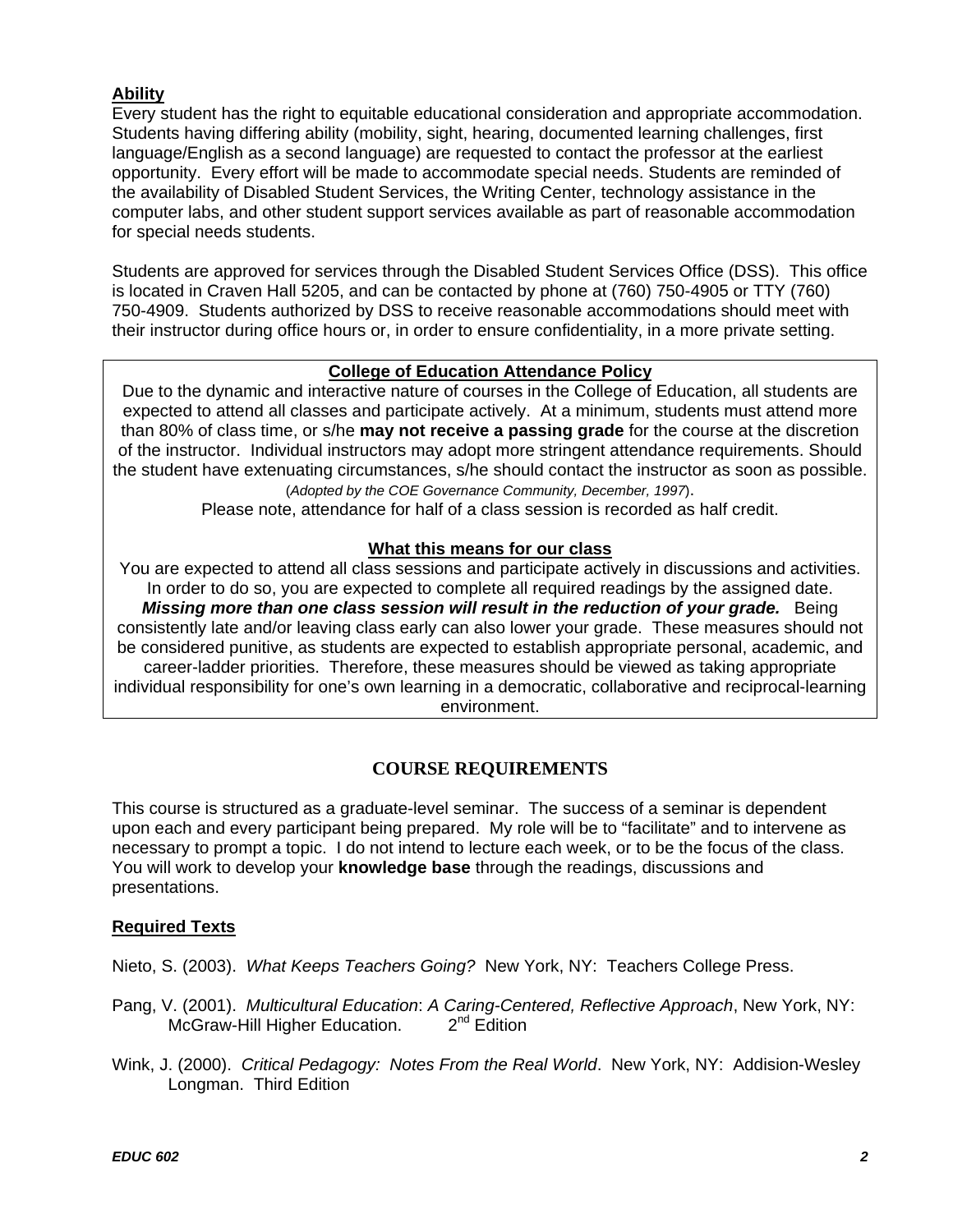### **Grading Policy**

All assignments are due on the dates indicated below. Assignments turned in late will not receive full credit. Please manage your time and plan accordingly. Assignments must be typewritten, double-spaced and with standard margins unless completed in class. It is expected that all assignments will reflect university level composition.

The following grading scale will be used:

| 93-100    |       | $83 - 87$ | B:      |
|-----------|-------|-----------|---------|
| $90 - 92$ | . A-: | $80 - 82$ | В-      |
| 88 - 89   | - B+: | 79-below  | Failing |

### **DESCRIPTION OF ASSIGNMENTS**

*Please note, I reserve the right to change, add to, or delete any material or assignment from the course.* 

### **Reading Responses/Questions (10 Points)**

For each week's readings, you will need to be ready to answer questions and respond to material in face-to-face class sessions. I will call on students randomly for this activity.

Your responses should explore your interactions with the text that you read. To plan for this interaction, I strongly suggest you take notes in the margins of your texts (or some other note taking system) as you read.

### **History of Your own Identity Formation (10 Points) Due: September 25 <b>Due: September 25**

The first major theme of our class is focused on identity formation. Our readings, activities, and class discussions are designed to develop a better understanding of how one's identity is formed and how it shapes how we "read the world." In order to do this, you are being asked to complete a **two-page paper** exploring the history of your own identity formation. Things to consider: When was the first time you noticed you were different? Which identities have been most prominent in your life? Why? When? Which identities provide the most privilege? Which cause the most problems? *Our first class sessions will help facilitate this paper.* 

### **E- Discussion Leader (20 Points) Due: 9/11; 10/2; 10/16; 11/6; 11/20**

With a small group students will lead a class e-discussion on assigned readings, choosing the aspects they wish to highlight in the readings for the e-discussion.

An e-discussion takes place on-line in the format of a brief PPt presentation, followed by comments and questions presented by the e-audience (one question/ comment per each e-discussion). Ediscussion leaders are responsible for replying to 1 question/ comment each. I will model this activity for you.

*Your team will turn in written questions, lesson plan, or outline in addition to the PPt posted- --used to lead the discussion.* When planning for your roles as e-discussion leaders, consider ways to get our class **actively engaged** in the readings. Your roles are to facilitate the ediscussion of our readings so that our class can go to a deeper level with the material.

### **"Hot Topics" in Education (20 Points) Due: 9/18; 9/25; 10/23; 10/30; 11/13**

*EDUC 602 3* With a partner, you will choose a hot topic in education that connects to topics of our class. You might consider a hot topic that is going on at your school site (For example, the achievement gap) and briefly look at what is being said about this topic through different organizations. The intention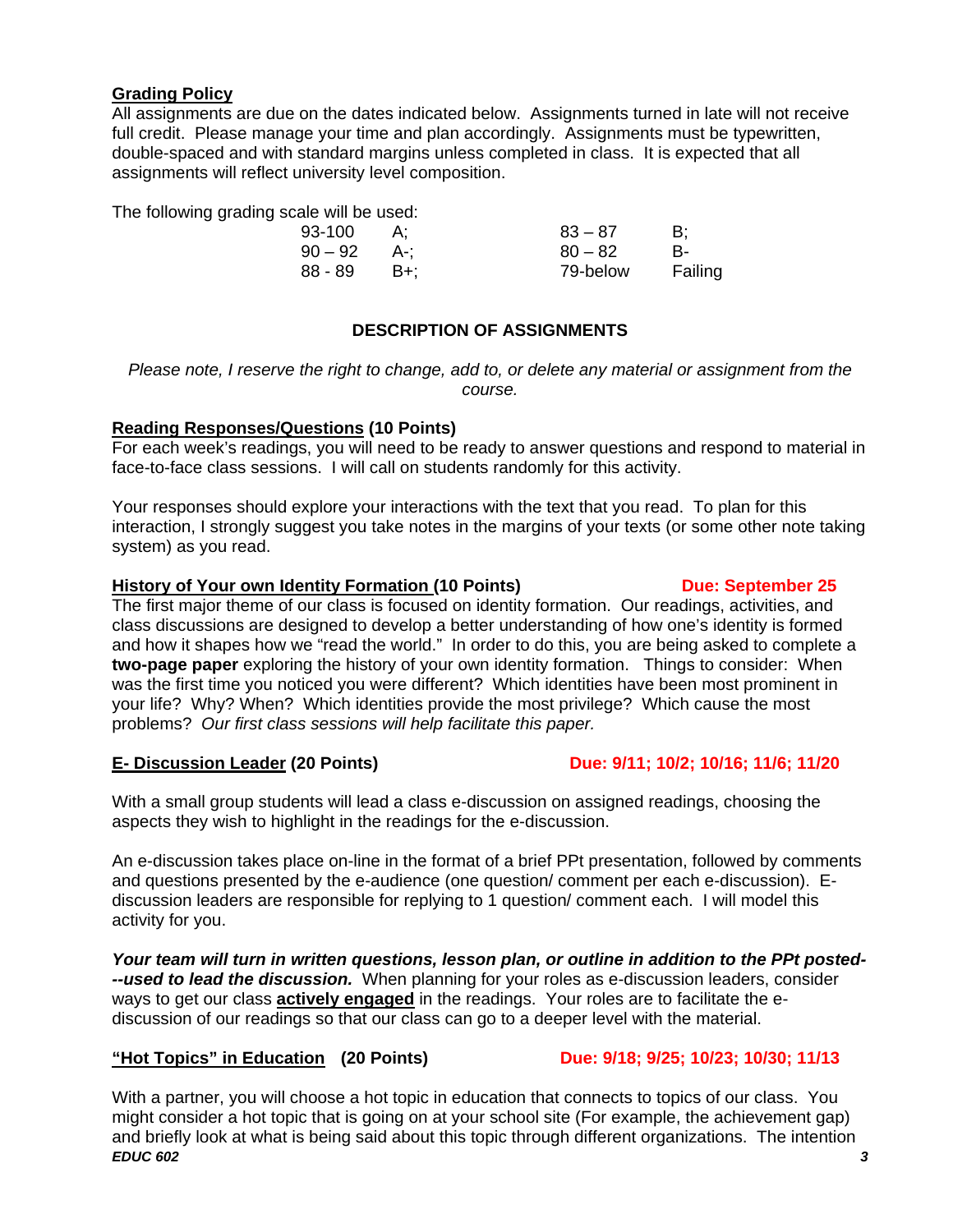of these presentations is to help our class see multicultural education from multiple vantage points. The information provided might help members of the class clarify the direction of their annotated bibliography or impact their social justice action plan. Please consider what makes for an effective presentation (interactivity, handouts, video clips, etc. etc.) (approximately 25 minutes). You and your partner will need to turn in your notes and material to me after your presentation.

| San Diego Union Tribune   | <b>Education Week</b>                     |
|---------------------------|-------------------------------------------|
| www.signonsandiego.com    | www.edweek.com                            |
| <b>North County Times</b> | <b>California Department of Education</b> |
| www.nctimes.com           | www.cde.ca.gov                            |
| <b>Rethinking Schools</b> | <b>Teaching Tolerance</b>                 |
| www.rethinkingschools.com | www.tolerance.org                         |

### **Some possible resources:**

### Annotated Bibliographies (20 points) and the contract of the contract of the contract of the contract of the contract of the contract of the contract of the contract of the contract of the contract of the contract of the c

### Students will work individually or in pairs to collect annotated bibliographies centered on multicultural topics in education. The annotated bibliography you collect should be from peer reviewed journals and can be used as a basis for your thesis or project, or can focus on a specified topic which you and your colleagues can use in your classrooms, schools, and communities. **Students will write an annotated bibliography for each resource using APA-style reference format, and including a brief summary**. **Each student** will collect 5-6 resources (minimum), and share his/her annotations with everyone in the class (either electronically or in hardcopy). Each pair of students will present their annotated bibliography in a poster session. You will turn in your completed annotated bibliography on the day of our poster sessions. Remember, an annotated bibliography is an answer to a general question that you have. In this case, this question should be centered on multicultural education.

### **Critical Pedagogy/Social Justice Action Plan (20 Points) Due: 11/27 Due: 11/27**

### Your final project is to develop an individual professional action that specifically addresses your new understandings of critical pedagogy in relation to schooling in a multicultural society. Hopefully our readings of critical pedagogy will bring to the table new questions and concerns about your classroom, your students, your school, your district, or your overall professional work. Based on these questions, develop a specific action plan that you could enact in your professional role.

Your action plan will be broken up into two parts. The first will be a 2-3 page action plan **proposal** based on our discussions of critical pedagogy. Your final product will consist of a 2-3 page **final paper** discussing this action plan. Our final session will consist of a presentation of these action plans.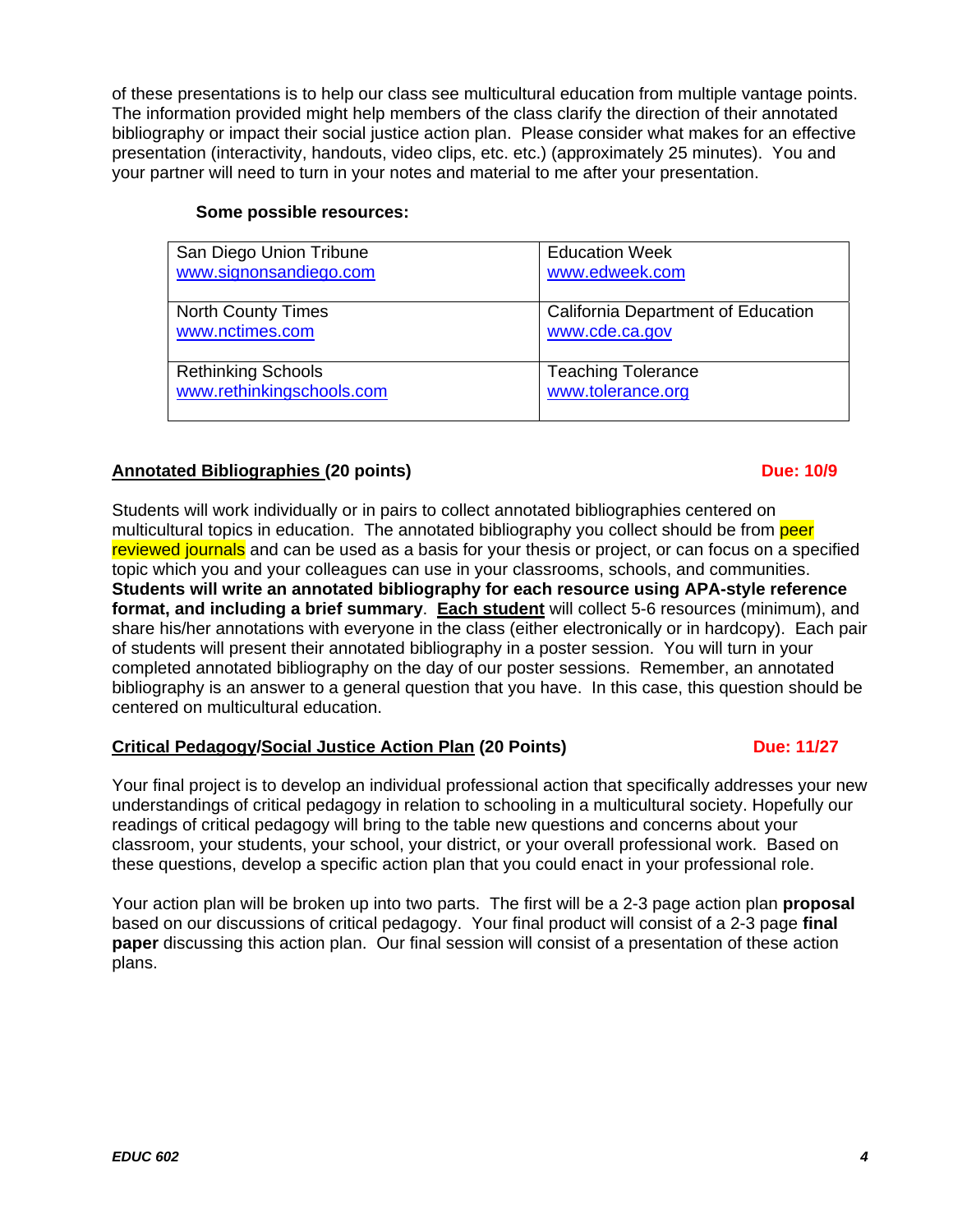### **WEEKLY READINGS / TOPICS/Tentative Schedule**

**NOTE: Assigned readings MUST be brought to ALL class sessions.** 

# **THEME ONE: Identity Formation**

| <b>Aug. 28</b> | <b>Multicultural Education: Issues and Concepts</b> |  |
|----------------|-----------------------------------------------------|--|
|                |                                                     |  |

Introductions / Syllabus Overview/Community Building/Key Concepts Reviewed and Explored **Please download the syllabus from the COE Website.** 

**6:00-7:00 pm meet in computer lab (TBD) to overview WebCT and model E-Discussions.** 

| No Class---Labor Day Holiday Observed<br>Sept. 4 |  |  |                                                           |
|--------------------------------------------------|--|--|-----------------------------------------------------------|
| Due                                              |  |  | Read Pang: 1-6 Prepare for 1 <sup>st</sup> E-Discussions. |

|                 | 週 |                                                          |  |
|-----------------|---|----------------------------------------------------------|--|
| <b>Sept. 11</b> |   | Identity Molecules Meet ONLINE in Chat Room #1 at 5:30pm |  |
|                 |   |                                                          |  |

- *1. E-Roll Call; 5:30 pm WebCT Chat Room #1*
- *2. E-Discussions* Pang: 1-6 NOTE: Presenters' responsibilities--- (a) Make PPt available with clear title; (b) Each person in group respond to ONE question/ comment by audience; (c) Upload 'outline' and PPt presentation in WebCT assignments for grading.

Audience responsibilities--- (a) Visit ALL presentations; (b) submit ONE question/ comment for EACH PPt presented.

*3. The Anatomy of a Social Justice Action Plan—A PPt presented by Dr. Santamaría* 

### **Sept. 18 White Teachers, Multiracial Schools**

*Due* Read Pang: 7-9

**1 Hot Topics Presentations** 

**Processing Pang and Identity Formation** 

**Fielding S J Action Plan questions** 

**What is an Annotated Bibliography?** 

**Sept. 25 Multicultural Education---- Meet in Computer Lab TBD**

*Due* **History of your own identity formation paper (upload on WebCT Assignments)** 

*EDUC 602 5* <u>Pang:</u> 10-12<br>**EDUC 602**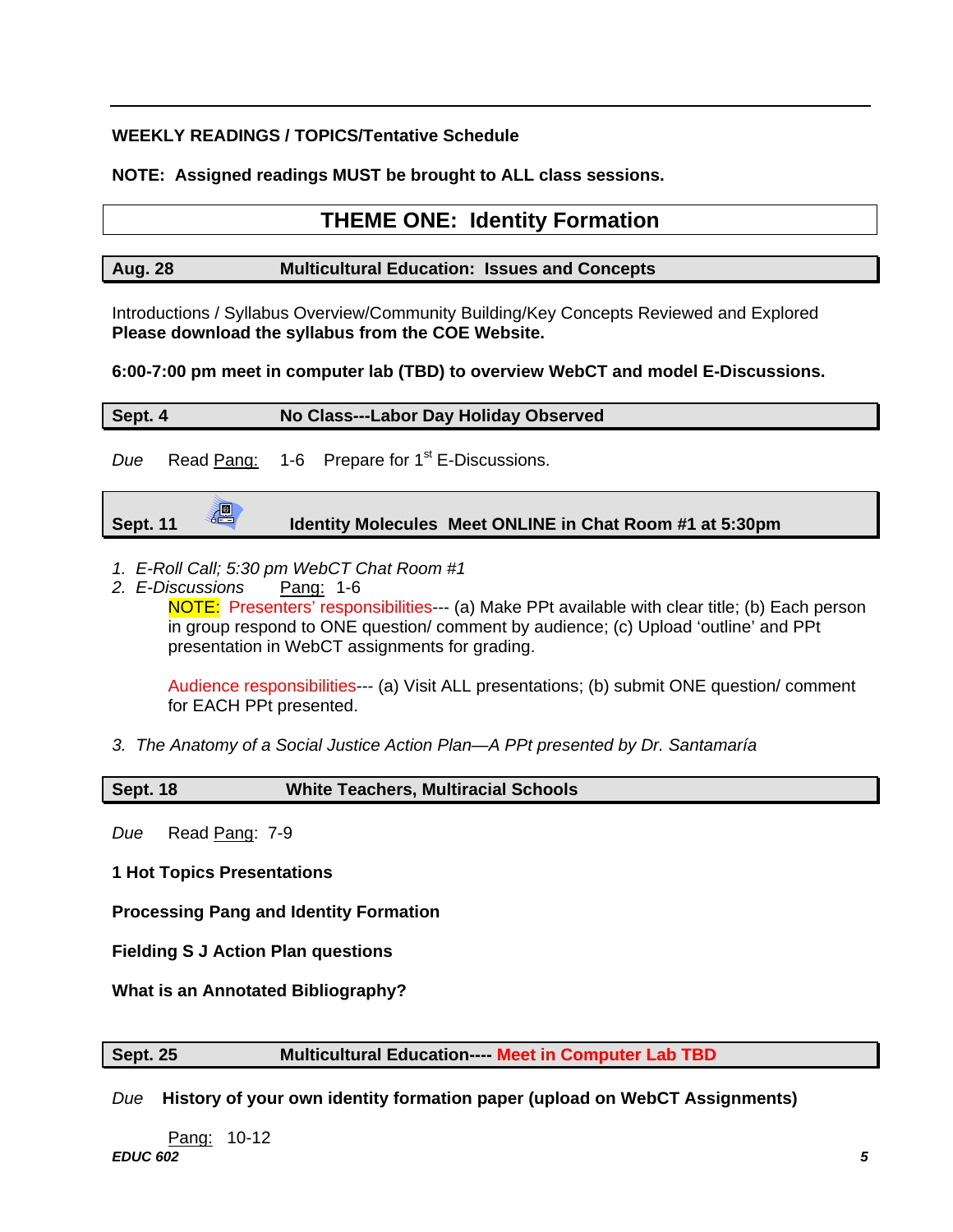### **2 Hot Topics Presentations**

### **Let's Explore Annotated Bibilographies**

### **What is the Essence of Pang's Message?**

# **THEME TWO: What can I do?**



- *1. E-Roll Call; 5:30 pm WebCT Chat Room #1*
- *2. E-Discussions* Pang: 7-12 NOTE: Presenters' responsibilities--- (a) Make PPt available with clear title; (b) Each person in group respond to ONE question/ comment by audience; (c) Upload 'outline' and PPt presentation in WebCT assignments for grading.

Audience responsibilities--- (a) Visit ALL presentations; (b) submit ONE question/ comment for EACH PPt presented.

*3. How to:* Prepare for Annotated Bibliographies Poster Sessions--- *A PPt presented by Dr. Santamaría (*due next week!)

### **Oct. 9 Annotated Bibliography poster sessions**

### **Annotated Bibliography Presentations (also, upload on WebCT Assignments)**

| <b>Oct. 16</b> | <b>Critical Pedagogy</b> |
|----------------|--------------------------|
|                |                          |

*Due* Read Wink: 1-3 (to page 46)

**Critical Pedagogy – What is it?** 

**3 Hot Topics Presentations** 

### **Oct. 23 Critical Pedagogy-How do we read the world?---- Meet in Computer Lab TBD**

*Due* Read Wink: Chapter 3 (p. 47-63) **More Critical Pedagogy** 

**How to: Prepare an SJ Action Plan Proposal** 

**4 Hot Topics Presentations** 

### **Oct. 30 Teaching for SJ –Research Week**

**Teaching for SJ and E (overview)** 

*EDUC 602 6* **5 Hot Topics**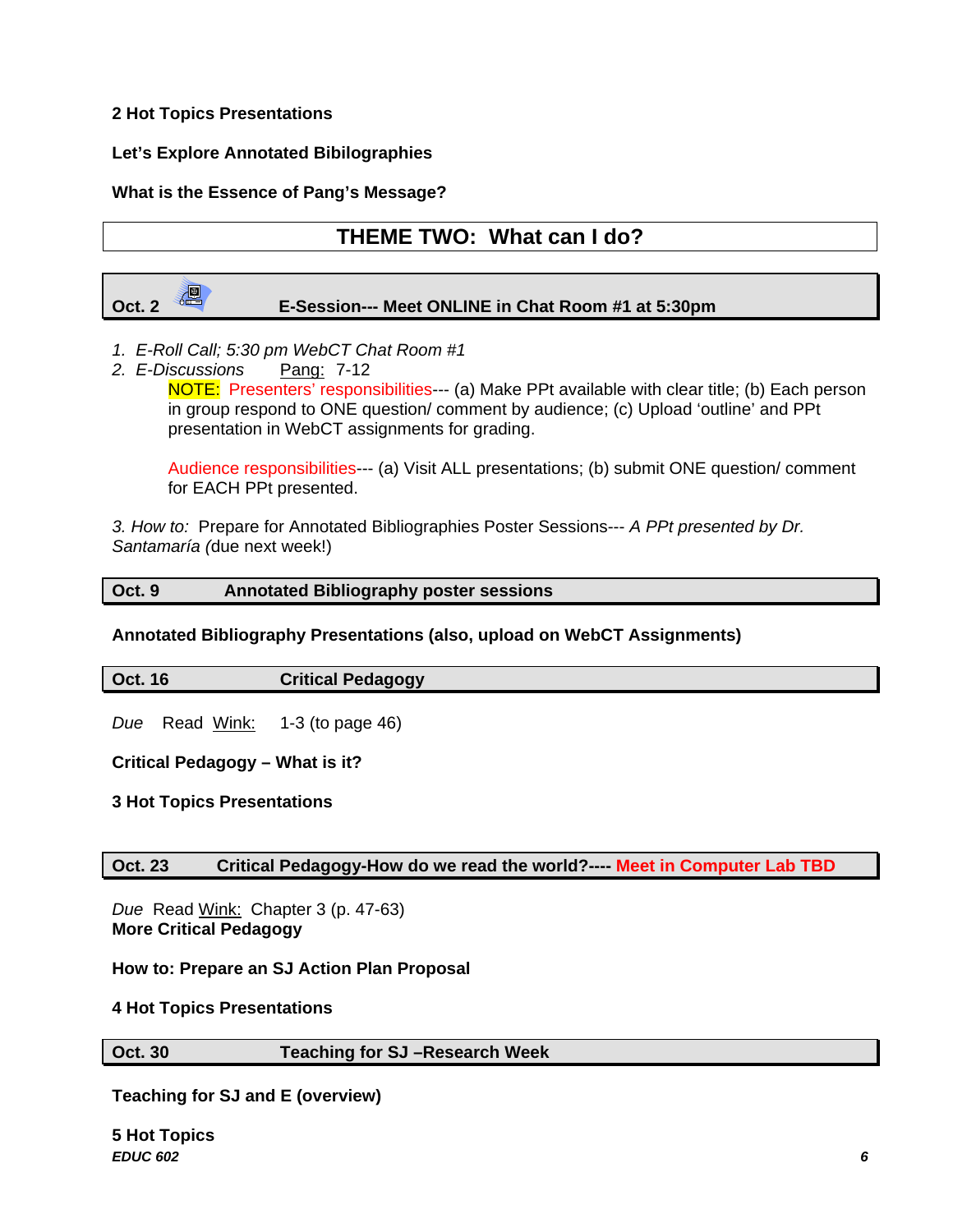### **Work on Critical Pedagogy/ Social Justice Action Plan Proposal**

# **Nov. 6 E-Session, SJ & E---- Meet ONLINE in Chat Room #1 at 5:30pm**

- *1. E-Roll Call; 5:30 pm WebCT Chat Room #1*
- *2. E-Discussions* Wink: 1-3

NOTE: Presenters' responsibilities--- (a) Make PPt available with clear title; (b) Each person in group respond to ONE question/ comment by audience; (c) Upload 'outline' and PPt presentation in WebCT assignments for grading.

Audience responsibilities--- (a) Visit ALL presentations; (b) submit ONE question/ comment for EACH PPt presented.

*3. Work on SJA Plan Proposal---due next week!* 

# **THEME THREE: What others are doing**

### **Nov. 13 Teaching for Social Justice**

*Due:* Nieto: Chapters 1-3

**"We Teach Who We Are"** 

### **Critical Pedagogy/ Social Justice Action Plan Proposal Due**

**Nov. 20 E-Session Educational Equity---- Meet ONLINE in Chat Room #1 at 5:30pm** 

- *1. E-Roll Call; 5:30 pm WebCT Chat Room #1*
- *2. E-Discussions* Wink: 4-6; Nieto: 1-3

NOTE: Presenters' responsibilities--- (a) Make PPt available with clear title; (b) Each person in group respond to ONE question/ comment by audience; (c) Upload 'outline' and PPt presentation in WebCT assignments for grading.

Audience responsibilities--- (a) Visit ALL presentations; (b) submit ONE question/ comment for EACH PPt presented.

- *3. Wrapping up Nieto (A PPt presented by Dr. Santamaría)*
- *4. Work on SJA Plan Presentations---due next week!*

### **Nov. 27** Critical Pedagogy in Action

*Due:* Social Justice Action Plans (upload on WebCT Assignments)

**Exploring Who We Are As Teachers** 

**Social Justice Action Plan Presentations** 

*EDUC 602 7*